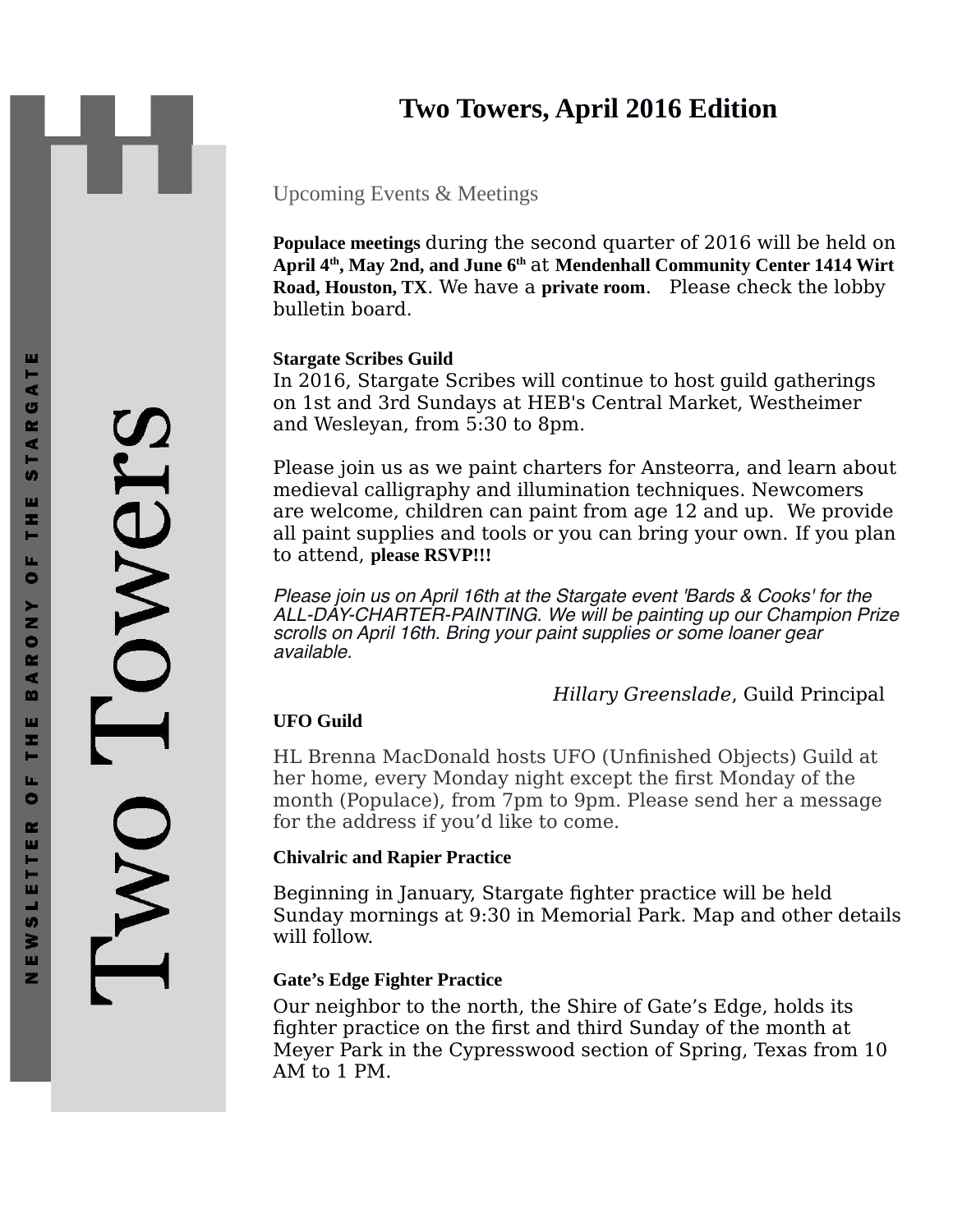## **Archery Practice**

\*\*\*\*Stargate/Gate's Edge Archery Practice for the month of April has changed. Please note the new scheduled date is April 23rd.\*\*\*

Practice has been scheduled for 9 am-noon at [Carter Park](http://www.hcp4.net/Community/Parks/Carter) on the following dates in 2016:

January 2: Padraic and Nicollet February 27: Padraic and Nicollet March 5: Gulf Wars Prep Nicollet April 30: Padraic and Nicollet May 21: Padraic and Nicollet

June 4: Padraic and Nicollet

News and Announcements

This is an announcement for the Houston/Beaumont area. Official Youth Chivalric practice!

Practice will be held at 4PM on Sunday, the 3rd of April at Sylvan Rodriguez Park, 1201 Clear Lake City Blvd., Houston, TX.

All interested youth are encouraged to attend. All adults are welcome to donate their time and knowledge to the proceedings.

If you can't make this practice, catch us at:

Mont Belvieu 04/10/16

Atascocita 04/17/16

Kingwood 04/24/16

Cypress 05/01/16

Southwest Houston 05/08/16

The Baronies of Stargate and Loch Soilier present Bards and Cooks College on April 16th at Resurrection Metropolitan Community Church. This SCA event will provide participants with a day of classes surrounding pre-1600 bardic and culinary arts. Bardic subjects like persona play and performance, bardic circle etiquette, documentation, songs of Ansteorra, and much more. Cooks will enjoy topics such as recipe redaction, curing foods in period, pasties and pies, making marizipatine, and more. There will also be a lunch time feast which will surround the feaster in period decor, eating period foods with lovely music. This first is limited. Site fee is \$12, \$6 for Minors (17 to 5 yrs) and \$0 under 5 yrs. Feast is 10 per person.

Facebook Page:

https://www.facebook.com/events/676896292413154/

Newcomers Corner: http://socsen.sca.org/societychatelaine/newcomer-resources-and-information/

July 23: Padraic and Nicollet August 20: Padraic and Nicollet September 24: Padraic and Nicollet October 22: Padraic November: GO TO BAM December 10: Padraic and Nicollet

> If you know of someone connected to Stargate whose deeds merit recognition, please let the chronicler know.

## **From the Chronicler**

Do you have news to share? Let us know!



Send an email to chronicler AT stargate DOT Ansteorra DOT org, or you can post your news on the Barony of Stargate's Facebook page, or to our group mailing list.

**Share the Dream!**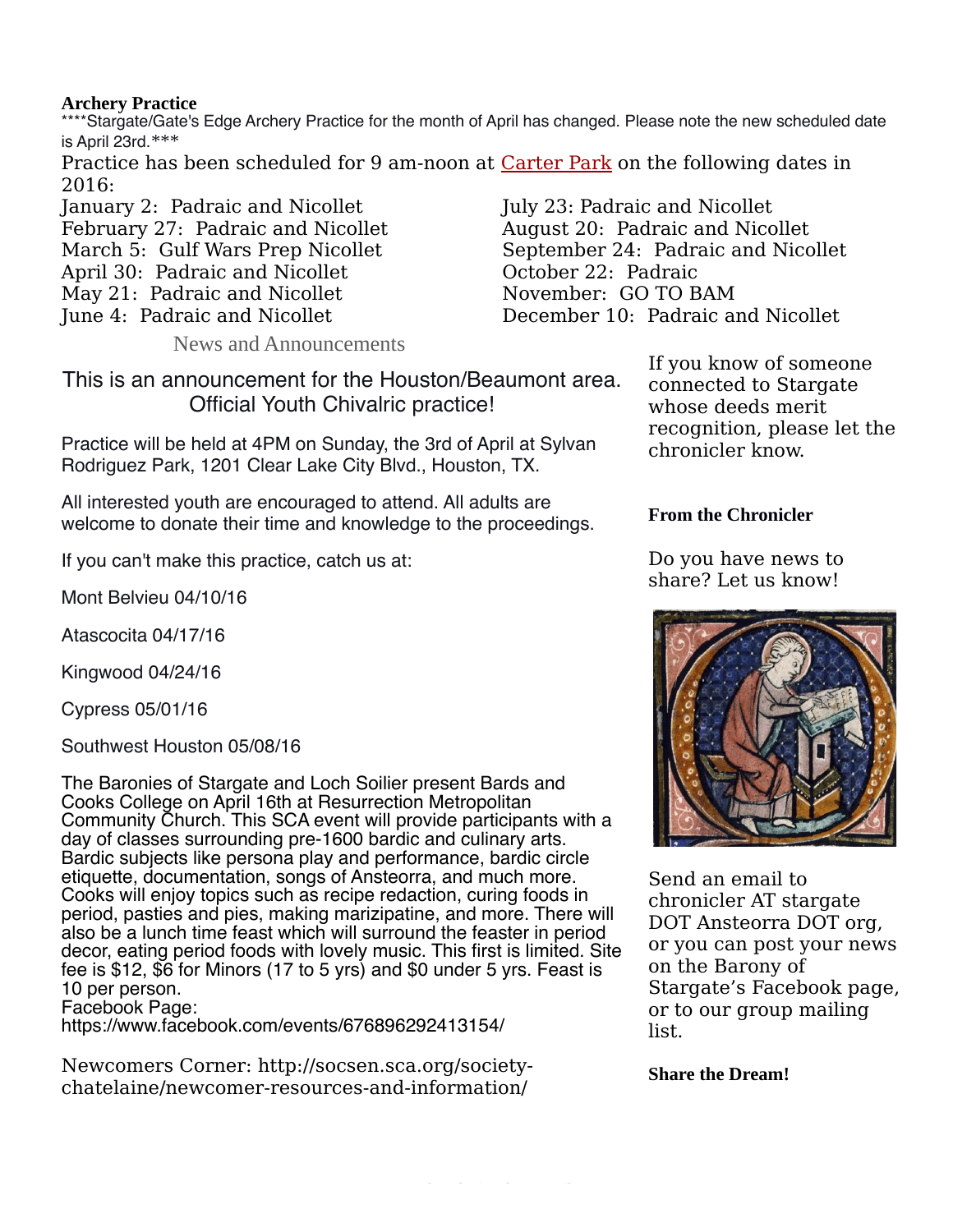Stargate Wants You!!! For those individuals who wish to serve the Barony, we have the following positions open:

#### **Herald**

Serves the Barony by assisting members with matters pertaining to SCA Heraldry, including the registration of arms and devices, and court and field heraldry.

#### **Minister of Children**

Serves the Barony by promoting and facilitating the participation of Stargate's children in the life of the Barony.

#### **Rapier Marshal**

Serves the Barony by ensuring the safety of our rapier fighters and that the SCA rules of combat are followed, reporting on rapier fighting activities for the Barony, and maintaining the loaner equipment..

#### **Youth Rapier Marshal**

Serves the Barony by training our young rapier fighters and

maintaining the youth rapier loaner equipment.

Holding an office is a great way to become involved and meet your fellow Stargaters. Eligible applicants must have enthusiasm and a wish to learn and carry out their new office.

#### **Please send your application to**

the Stargate's ER Seneschal, Lord Hywel Penbras, and the corresponding Regional officer, with a copy to the Baron and Baroness.

You can also contact the Seneschal or the B&B for more information on these positions.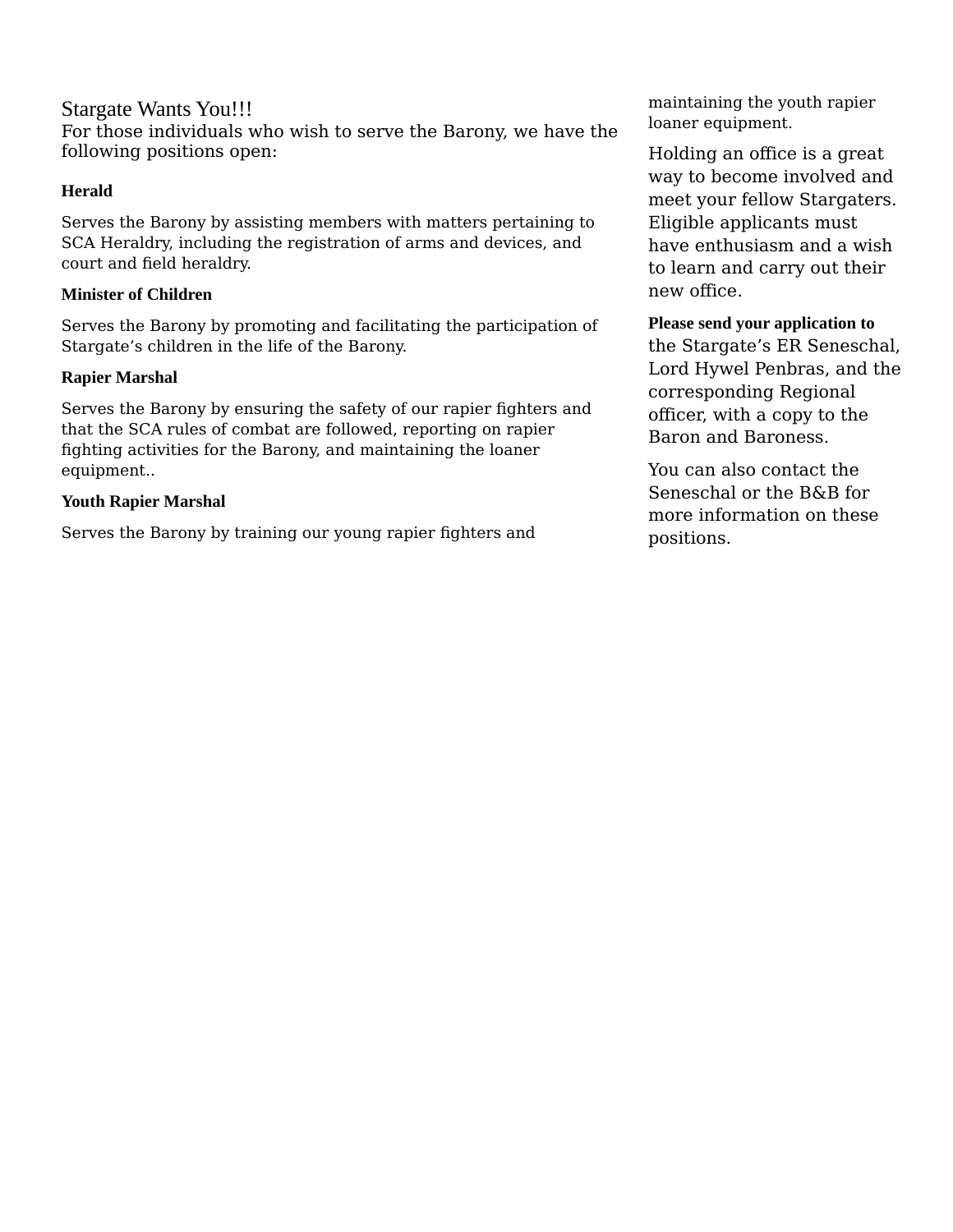

Stargate Officers (Please no calls after 10:00 pm)

## **Baron & Baroness**

**His Excellency** Master Robert Michael MacPharland David Whitford **Her Excellency** Baroness Cristyana Lambrecht Christy Lambright [bandb AT stargate DOT ansteorra DOT org](mailto:bandb@stargate.ansteorra.org#_blank)

## **Principal Officers:**

**Seneschal** Lord Hywel Penbras Jeff Evans (832) 275-7771 [hywelpenbras AT yahoo DOT com](mailto:hywelpenbras@yahoo.com?subject=For%20the%20Stargate%20Seneschal#_blank)

**Exchequer** Lord Andreius Vil'nia Drew Manning [Exchequer AT stargate DOT ansteorra DOT org](mailto:exchequer@stargate.ansteorra.org?subject=Question%20for%20Stargate%20Exchequer#_blank)

**Chronicler** Lady Ingrid the Mended Melissa Murry (713) 499-0640 (text preferred) [Chronicler AT stargate DOT ansteorra DOT org](mailto:chronicler@stargate.ansteorra.org?subject=Question%20for%20Stargate%20Chronicler)

**Knight Marshal** Lord Orin Kettilson Brandon Garner (979) 820-1586 (no calls after 9 pm) [garnerbk AT yahoo DOT com](mailto:garnerbk@yahoo.com?subject=For%20Knight%20Marshal#_blank)

**Minister of Arts & Sciences** Lady Ingrid Bjornsdottir Melanie Black (281) 690-3691 (text preferred) moas AT stargate DOT ansteorra DOT org

**Herald (Sentinel Pursuivant)** *Open - accepting applications Contact the Seneschal*

**Hospitaler** Lord Orin Kettilson Brandon Garner (979) 820-1586 (no calls after 9 pm) [garnerbk AT yahoo DOT com](mailto:garnerbk@yahoo.com?subject=For%20Knight%20Marshal#_blank)

## **Other Officers:**

**Rapier Marshal** *Open - accepting applications Contact the Seneschal*

**Youth Rapier Marshal** *Open - accepting applications Contact the Seneschal* 

**Equestrian Marshal** Baroness Cristyana Lambrecht Christy Lambright (713) 816-6387 [equestrian AT stargate DOT ansteorra DOT](mailto:equestrian@stargate.ansteorra.org?subject=Rapier%20Marshal#_blank)  [org](mailto:equestrian@stargate.ansteorra.org?subject=Rapier%20Marshal#_blank)

**Minister of Children** *Open - accepting applications Contact the Seneschal* 

**Castellan** HE Sir Godwin of Edington David Jurgens [castellan AT stargate DOT ansteorra DOT](mailto:castellan@stargate.ansteorra.org?subject=Castellan#_blank)  [org](mailto:castellan@stargate.ansteorra.org?subject=Castellan#_blank)

**Chirurgeon** Lady Annalies Pferdehirt Linda Bratina (832) 647-9971 [lancastercommunity AT sbcglobal DOT net](mailto:lancastercommunity@sbcglobal.net#_blank)

**Historian** Lady Caitilin inghean Ronain ui Chellaigh Katherine C. Watson (713) 828-4014 [katherin DOT watson AT att DOT net](mailto:katherin.watson@att.net?subject=For%20the%20Stargate%20Historian#_blank)

**Scribe** Mistress Hillary Greenslade Marsha Greene (281) 855-9447 [Hillaryrg AT yahoo DOT com](mailto:Hillaryrg@yahoo.com#_blank)

**Webminister** Lady Merewyn de Laugharne Cary L. Dier (713) 523-3361 [webminister AT stargate DOT ansteorra](mailto:webminister@stargate.ansteorra.org?subject=Stargate%20web%20page#_blank)  [DOT org](mailto:webminister@stargate.ansteorra.org?subject=Stargate%20web%20page#_blank)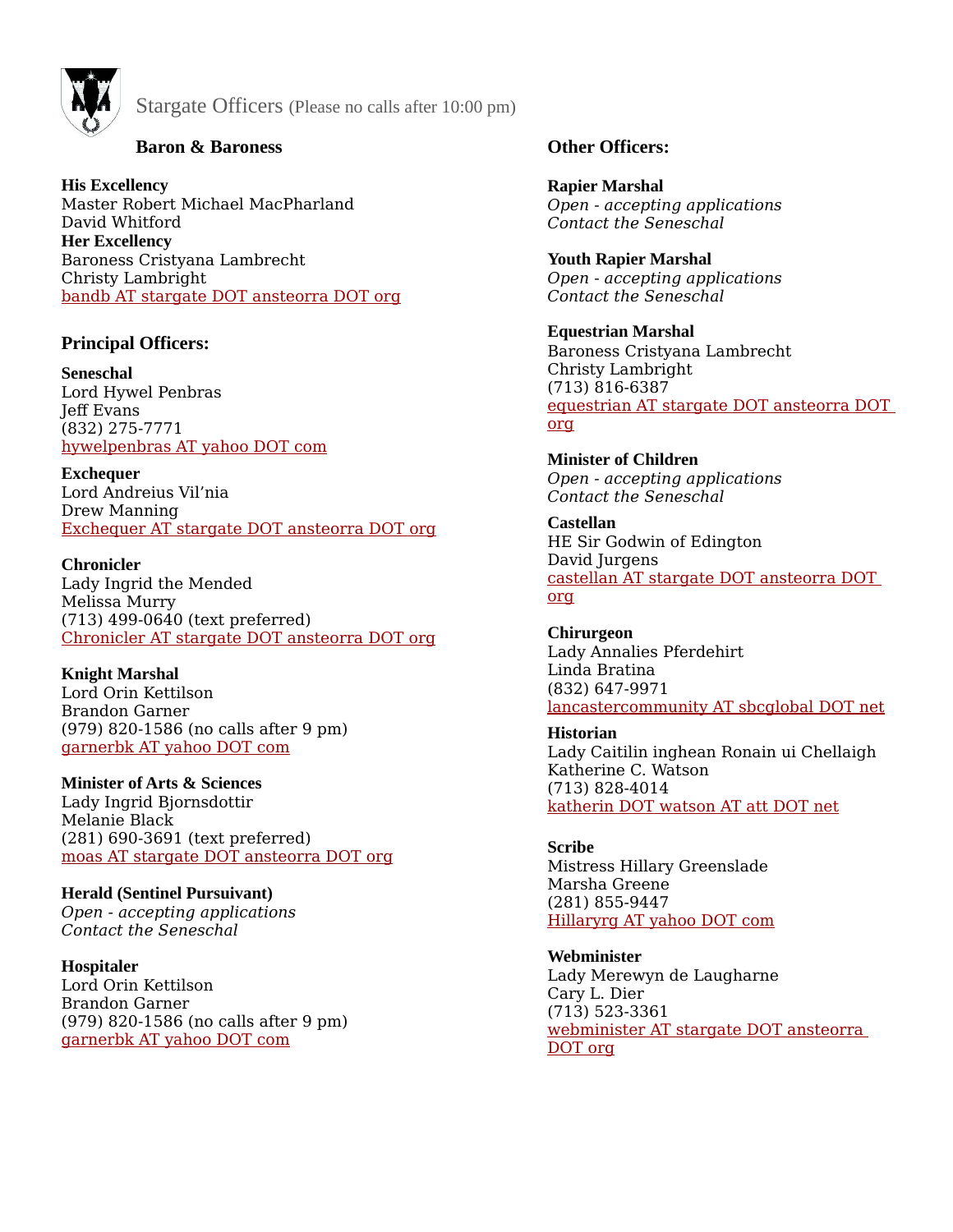Who are we?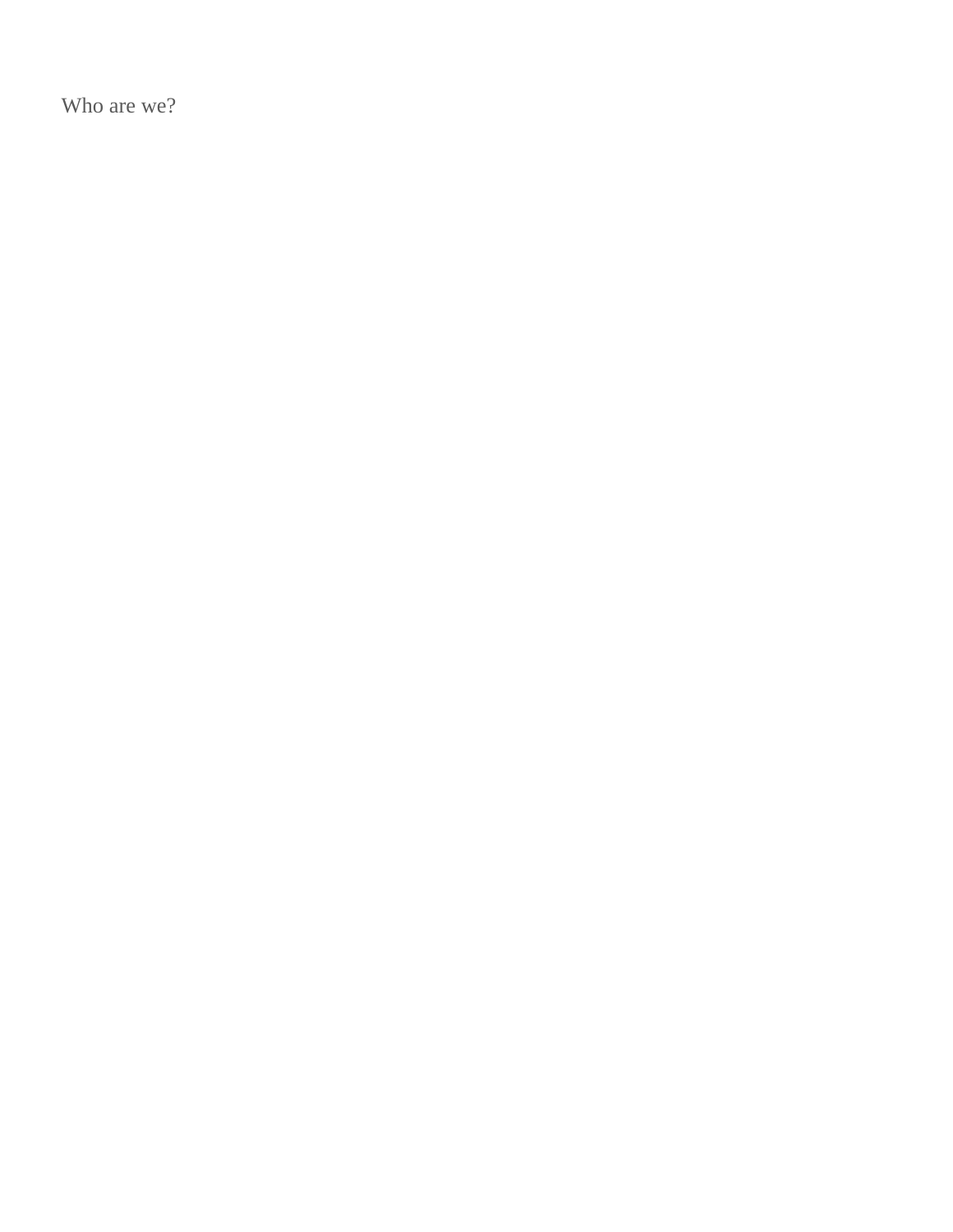The Barony of Stargate is a local chapter of the [Society for Creative Anachronism](http://www.sca.org/) (SCA), within the [Coastal regional](http://coastal.ansteorra.org/) subdivision of the [Kingdom of Ansteorra.](http://www.ansteorra.org/) The SCA is a nonprofit, educational organization dedicated to learning more about the Middle Ages through reenactment. There are SCA chapters worldwide and they hold regular feasts, tournaments, balls and battles.

Ansteorra includes all of Oklahoma and most of Texas (except El Paso). Stargate includes most of greater Houston. Wherever you are, we're a friendly group of people, so why not visit us all?

# **Make a Contribution to the Two Towers!**

The Two Towers is the reference for members of the Barony, but it also serves as a bit of Baronial history. The Chronicler would love to see one and all contribute in some way to the publication. Here are some of the ways in which you can be a part of the Baronial Newsletter.

- **Event Stories**-Let everyone hear your recollection of a great time or special occurrence at a Stargate event by putting it in our newsletter!
- **Photographs**-If you have taken some photos at Stargate events and would like to get them published, please send them along with the appropriate Publication Permission Form for yourself and any identifiable individuals in the photos.
- **Word Fame**-Has someone you know done something worthy of bragging about? Publish it!
- **Articles**-Care to share your expertise, or enlighten others on a subject you feel passionate about? Send your article along for publication along with the appropriate Publication Permission Form found on the Ansteorra website!
- **Art** Send your finest artwork along with the appropriate Publication Permission Form found on the Ansteorra website. Or let us know if you would like to illustrate articles!

## **Please send your contributions to the Stargate Chronicler**,

Lady Ingrid the Mended, at Chronicler AT stargate DOT Ansteorra DOT org.